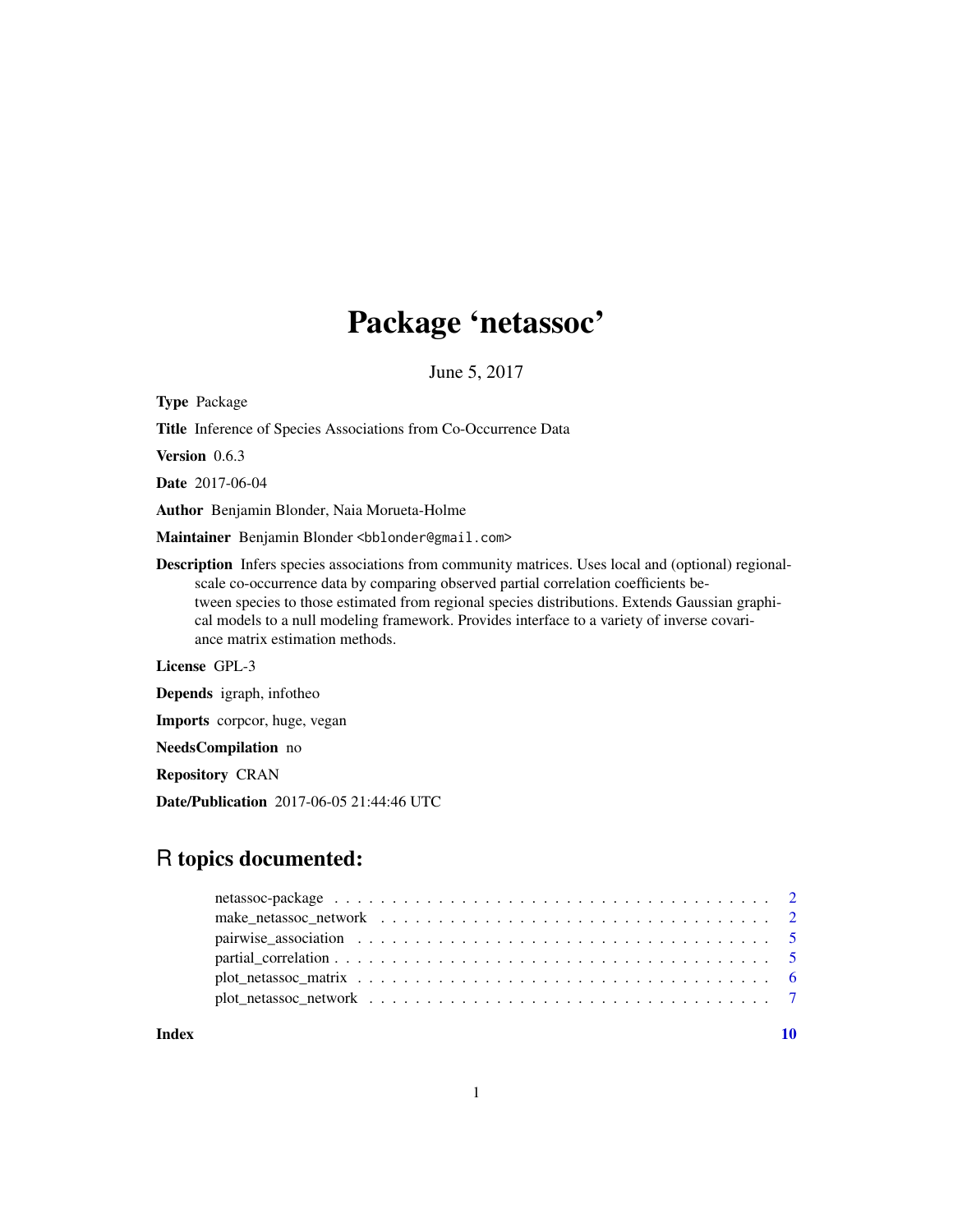<span id="page-1-0"></span>

#### Description

Infers species associations from community matrices. Uses local and (optional) regional-scale cooccurrence data by comparing observed partial correlation coefficients between species to those estimated from regional species distributions. Extends Gaussian graphical models to a null modeling framework. Provides interface to a variety of inverse covariance matrix estimation methods.

#### Author(s)

Benjamin Blonder, Naia Morueta-Holme

Maintainer: Benjamin Blonder <br/> <br/>bblonder@gmail.com>

#### References

Morueta-Holme, N., Blonder, B., et al. A network approach for inferring species associations from co-occurrence data. (in review)

make\_netassoc\_network *Infer species-association network*

#### Description

Infers a species association network by determining which co-occurrence patterns between species are more or less likely than expected under a null model of community assembly. Defaults to estimation of association using a robust shrinkage estimator for inverse covariance matrices.

#### Usage

```
make_netassoc_network(obs, nul=vegan::permatfull(obs)$perm[[1]],
 method="partial_correlation", args=list(method="shrinkage",verbose=FALSE),
 p.method="fdr", alpha=0.05, numnulls=1000,
 plot=TRUE,plot.legend=TRUE, plot.title=TRUE, verbose=TRUE)
```
#### Arguments

| obs | A m x n community matrix describing the abundance or presence/absence of m<br>species at n sites. Represents the observed data.                              |
|-----|--------------------------------------------------------------------------------------------------------------------------------------------------------------|
| nul | A m x n community matrix describing the abundance or presence/absence of m<br>species at n sites. Represents the regional null expectation data. The default |
|     | value is a resampling of the observed data that preserves row and column sums,                                                                               |
|     | but this default method is not recommended.                                                                                                                  |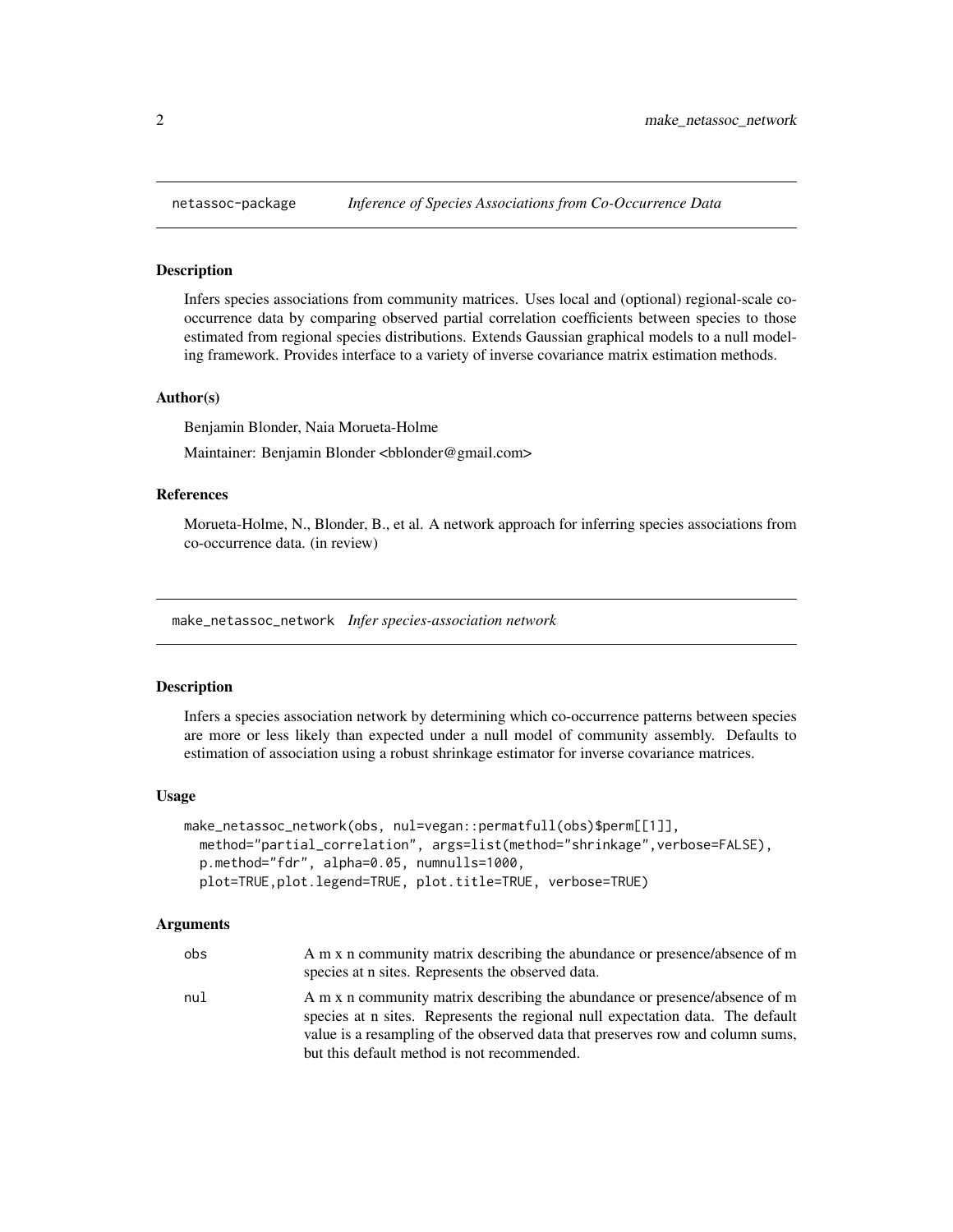<span id="page-2-0"></span>

| method      | The name of a function used to calculate relationships between species. The<br>function must accept at least the arguments mat, a m x n (species x site) matrix.<br>Defaults to partial_correlation. |
|-------------|------------------------------------------------------------------------------------------------------------------------------------------------------------------------------------------------------|
| args        | A list of additional arguments to be passed to the method function.                                                                                                                                  |
| p.method    | The method used to correct p-values for multiple comparisons. See p. adjust<br>for options.                                                                                                          |
| alpha       | Analysis-wide Type I error rate, controlled via the argument p. method.                                                                                                                              |
| numnulls    | Number of resamples of the nul matrix used to assemble null communities.<br>Larger values produce more accurate results.                                                                             |
| plot        | If TRUE, plots all intermediate matrices calculated by the algorithm. Can be used<br>to visualize input and output.                                                                                  |
| plot.title  | If TRUE, adds titles to diagnostic plots.                                                                                                                                                            |
| plot.legend | If TRUE, adds legends to diagnostic plots.                                                                                                                                                           |
| verbose     | If TRUE, prints status updates and progress bars during calculations.                                                                                                                                |

#### Details

Steps taken are:

1) obtaining input data and trimming to eliminate species that do not occur in any site 2) resampling a set of null community matrices from the expectation with the same richness and abundance as the observed community 3) calculating species co-occurrence scores for each pair of species within the observed matrix and all resampled null matrices 4) calculating standardized effect sizes and p-values for species' co-occurrence scores 5) thresholding effect sizes to retain only significant associations 6) converting matrix of scores to association network

The resulting network can be analyzed using functions from the igraph network package.

The user should specify a nul matrix of the same dimensionality as obs based on some regional distribution modeling approach (e.g. MaxEnt). The default reshuffling method is not recommended but provided to allow immediate output from the function.

This process by default builds a Gaussian graphical model via estimating an inverse covariance matrix (precision matrix, which can be used to calculate partial correlation coefficients) for all species pairs. This graph is then compared to a distribution of null graphs, such that the final output is a graph with edge weights corresponding to standardized effect sizes after correction for multiple comparisons.

A range of different methods are provided in [partial\\_correlation](#page-4-1) for estimating relationships between species. Note that while a method is provided for the graphical lasso (L1-regularization) its use is not recommended, as it will produce very sparse null networks and then a narrow (or singular) distribution of null edge weights.

The inverse covariance methods implemented in [partial\\_correlation](#page-4-1) result in symmetric association metrics. Non-symmetric metrics (e.g. describing predation or commensalism) are possible mathematically but their usage is not well-established. For an example of how to implement these, see [pairwise\\_association](#page-4-2).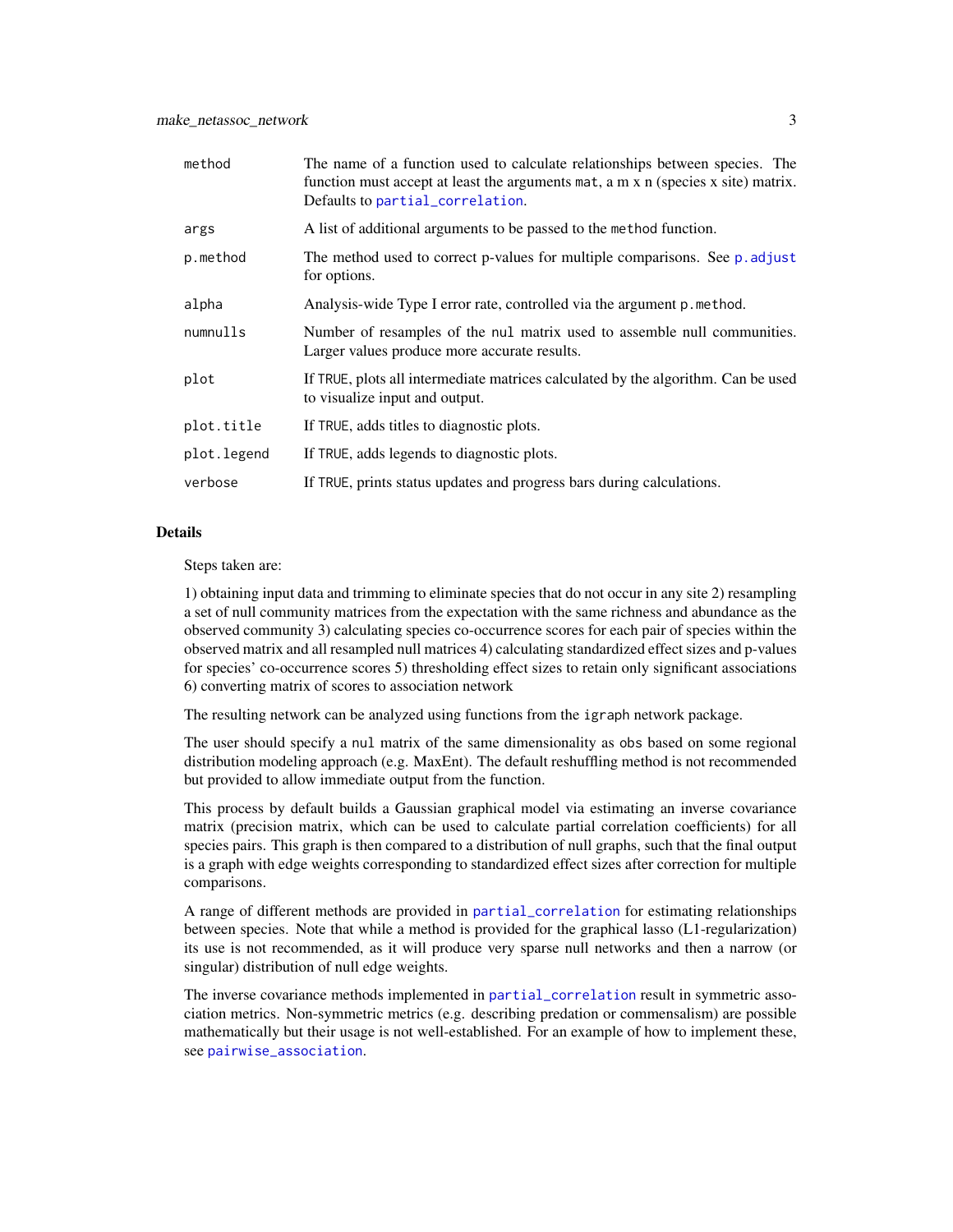#### Value

A list with the following components: matrix\_spsite\_obs Trimmed obs matrix matrix\_spsite\_nul Trimmed nul matrix matrix\_spsp\_obs Observed co-occurrence scores for all species matrix\_spsp\_ses\_thresholded Observed co-occurrence scores for all species after removing those with nonsignificant p-values matrix\_spsp\_pvalue P-values for all species after correction for multiple comparisons network\_all An igraph object representing the association network network\_pos An igraph object representing an association network including only positive associations network\_pos An igraph object representing an association network including only negative associations

#### See Also

vegan::permat

#### Examples

```
set.seed(1)
nsp <- 10
nsi <- 50
m_obs <- floor(matrix(rpois(nsp*nsi,lambda=5),ncol=nsi,nrow=nsp))
m_nul <- floor(matrix(rpois(nsp*nsi,lambda=5),ncol=nsi,nrow=nsp))
m_obs[1,1:(nsi/2)] <- rpois(n=nsi/2,lambda=20)
m_obs[2,1:(nsi/2)] <- rpois(n=nsi/2,lambda=20)
n <- make_netassoc_network(m_obs, m_nul,
  method="partial_correlation",args=list(method="shrinkage"),
  p.method='fdr',
  numnulls=100, plot=TRUE,alpha=0.05)
# experimental demonstration of non-symmetric metrics
#n <- make_netassoc_network(m_obs, m_nul,
# method="pairwise_association",args=list(method="condentropy"),
# p.method='fdr',
# numnulls=100, plot=TRUE,alpha=0.05)
```
n\$network\_all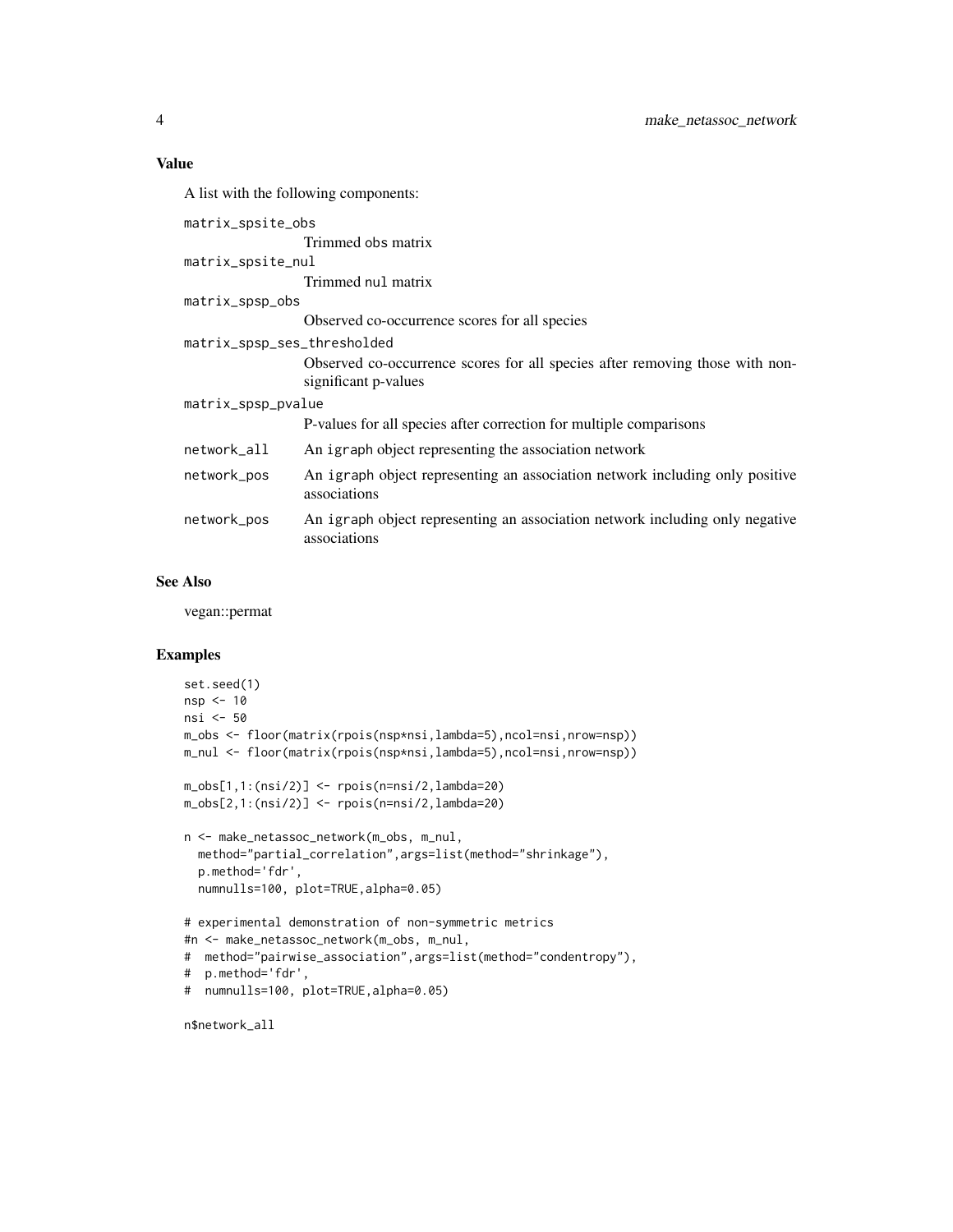<span id="page-4-2"></span><span id="page-4-0"></span>pairwise\_association *Pairwise associations*

#### Description

Computes pairwise associations between every row (species) in a species x site matrix. Note that usage of this function is advantageous when non-symmetric association metrics are desired, but the pairwise computation will prevent accounting for indirect effects between species. As such this function should be considered preliminary, and its use experimental.

#### Usage

```
pairwise_association(mat, method = "condentropy")
```
#### **Arguments**

| mat    | A m x n (species x site) matrix                                                                                                                               |
|--------|---------------------------------------------------------------------------------------------------------------------------------------------------------------|
| method | The name of a function to call to calculate an association score. Must take<br>two vector arguments $(X, Y)$ and return a single numeric value. Default argu- |
|        | ment uses conditional information entropy statistic, although other functions                                                                                 |
|        | (e.g. Jaccard similarity) are possible.                                                                                                                       |

#### Value

A n x n (species x species) matrix with NA diagonal values. May be non-symmetric depending on the method used.

#### Examples

```
nsp < -10nsi <- 50
m_obs <- floor(matrix(rpois(nsp*nsi,lambda=5),ncol=nsi,nrow=nsp))
m\_obs[1,1:(nsi/2)] \leftarrow \text{rpois}(n=\text{nsi}/2,\text{lambda}=20)spxsp <- pairwise_association(m_obs, method="condentropy")
image(spxsp)
```
<span id="page-4-1"></span>partial\_correlation *Partial correlation coefficients*

#### Description

Estimates the inverse covariance matrix then uses this matrix to calculate partial correlation coefficents.

Assumes that matrix rows correspond to different variables of interest.

The one exception is if method="correlation"; see below for details.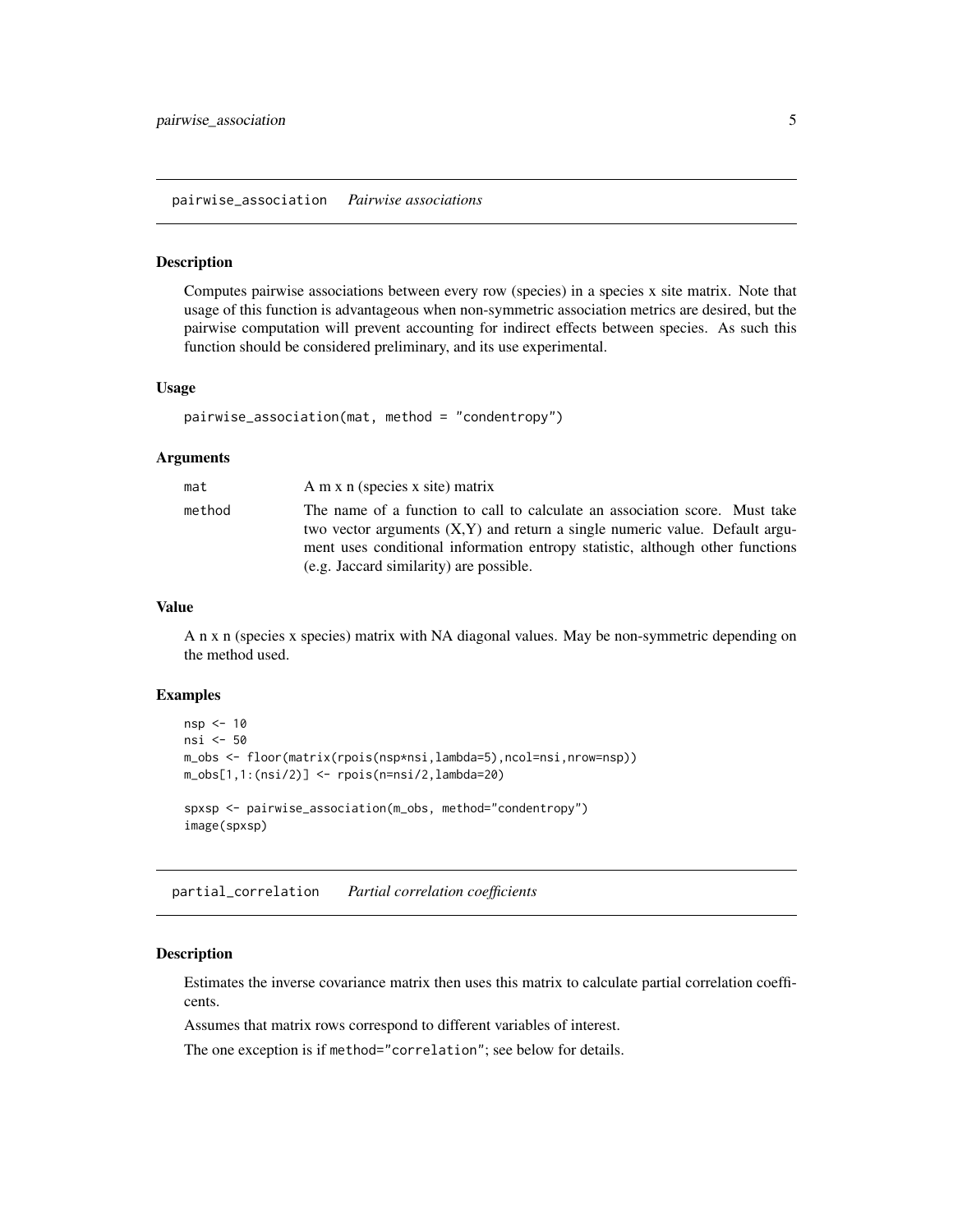#### <span id="page-5-0"></span>Usage

partial\_correlation(mat, method, verbose=FALSE)

#### Arguments

|         | Input matrix.                                                                                                                                                                                                                                                                                                                                                                                                                                                                                                                                                                                                                                                                                             |
|---------|-----------------------------------------------------------------------------------------------------------------------------------------------------------------------------------------------------------------------------------------------------------------------------------------------------------------------------------------------------------------------------------------------------------------------------------------------------------------------------------------------------------------------------------------------------------------------------------------------------------------------------------------------------------------------------------------------------------|
| method  | One of the following                                                                                                                                                                                                                                                                                                                                                                                                                                                                                                                                                                                                                                                                                      |
|         | "glasso" - L1-regularized estimation via graphical lasso. The analysis is<br>run for a range of penalty parameters; then a single inverse covariance ma-<br>trix is returned whose penalty parameter yields the with the best Extended<br>Bayesian Information Criterion value. Uses huge: : huge and huge: : huge. select.<br>• "shrinkage" - Shrinkage estimate. The shrinkage parameter is estimated via<br>an analytic formula. Uses corpcor::invcov.shrink.<br>• "exact" - Directly calculates inverse covariance matrix. Results may be<br>sensitive to highly collinear inputs. Use not recommended. Uses solve.<br>• "correlation" - Directly calculates correlation matrix. Does not return par- |
|         | tial correlation coefficients as in all other cases. Use not recommended.<br>Uses cor.                                                                                                                                                                                                                                                                                                                                                                                                                                                                                                                                                                                                                    |
| verbose | Binary flag determining whether diagnostic output is shown.                                                                                                                                                                                                                                                                                                                                                                                                                                                                                                                                                                                                                                               |

#### Value

Returns a m x m upper triangular matrix of partial correlation coefficients from an input m x n matrix.

#### Examples

```
# load highly collinear economic data time series
data(longley)
longley_ss <- t(longley[,c(1:5,7)]) # put data in correct input format
colors <- colorRampPalette(c("red","white","blue"))(10)
pc_shrinkage <- partial_correlation(longley_ss,method="shrinkage")
image(pc_shrinkage,zlim=c(-1,1),col=colors)
```
plot\_netassoc\_matrix *Plots matrix with colormap*

#### Description

Plots species x species or species x site matrix with color map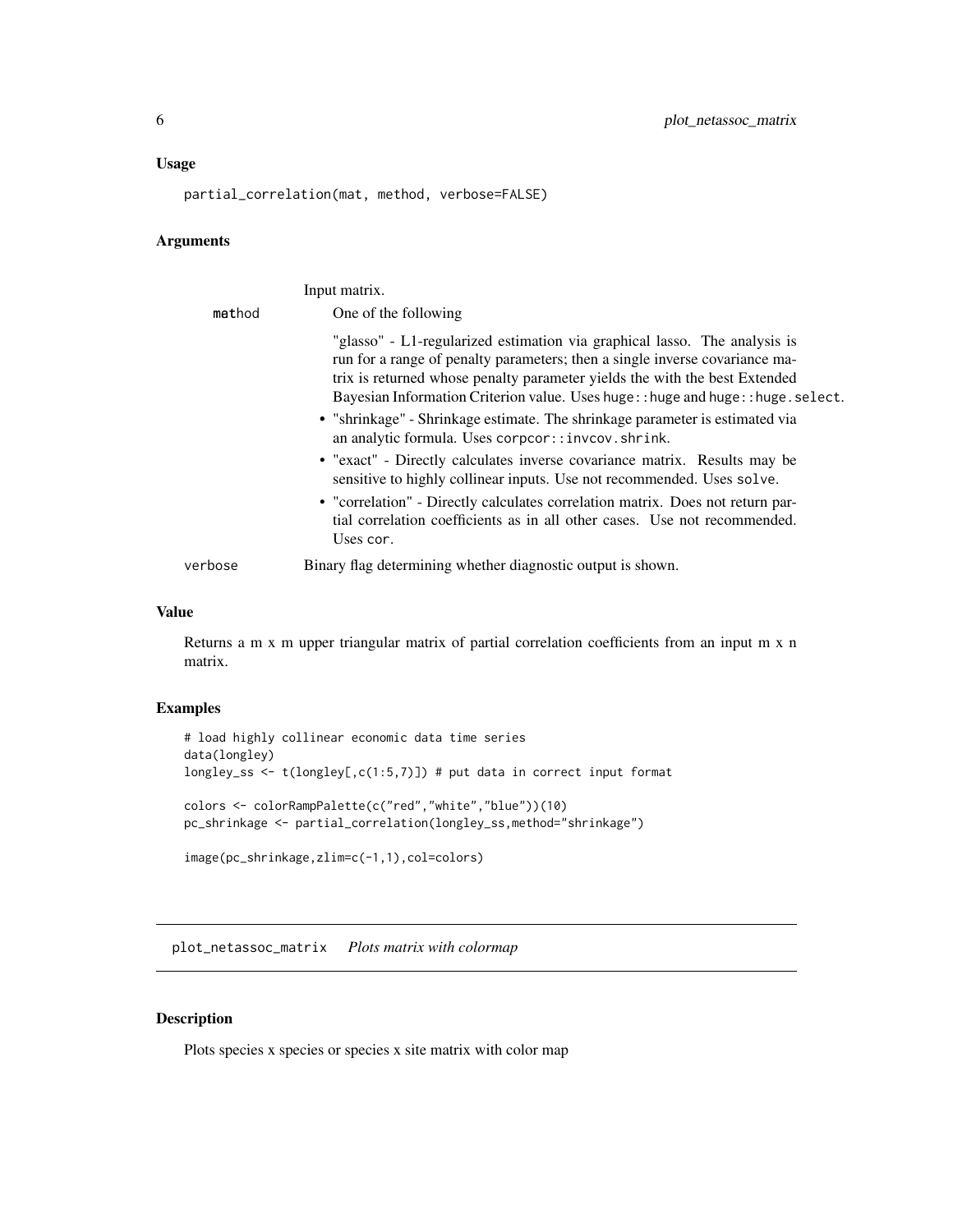#### <span id="page-6-0"></span>Usage

```
plot_netassoc_matrix(data,
  colors, onesided=FALSE, main="",
  legend=TRUE, axis=TRUE, title=TRUE, cex.axis=0.5)
```
#### Arguments

| data     | Input matrix; assumed to have dimension names                                                                                |
|----------|------------------------------------------------------------------------------------------------------------------------------|
| colors   | Vector of colors                                                                                                             |
| onesided | If TRUE, assumes that colors maps to an entirely positive or entirely negative<br>scale, <i>i.e.</i> without zero-crossings. |
| main     | Title of plot.                                                                                                               |
| legend   | If TRUE, plots a colorbar legend.                                                                                            |
| axis     | If TRUE, labels axes with dimension names.                                                                                   |
| title    | If TRUE, plots a title.                                                                                                      |
| cex.axis | Expansion factor for axis labels.                                                                                            |
|          |                                                                                                                              |

#### Value

None; used for the side effect of making a plot.

#### Examples

```
nsp <- 10
nsites <- 30
obs <- matrix(rpois(n=nsp*nsites,10),
 nrow=nsp,ncol=nsites,
  dimnames=list(paste("Species",1:nsp),paste("Site",1:nsites)))
plot_netassoc_matrix(obs, onesided=TRUE, col=heat.colors(5))
int <- matrix(rnorm(n=nsp^2),
  nrow=nsp,ncol=nsp,
  dimnames=list(paste("Species",1:nsp),paste("Species",1:nsp)))
plot_netassoc_matrix(int, onesided=FALSE,
```

```
col=colorRampPalette(c("red","white","blue"))(50))
```
plot\_netassoc\_network *Plots species association network*

#### Description

Draws a network of species associations. By default edge widths are proportional to association strength and edge color reflects association type (blue, positive; red, negative).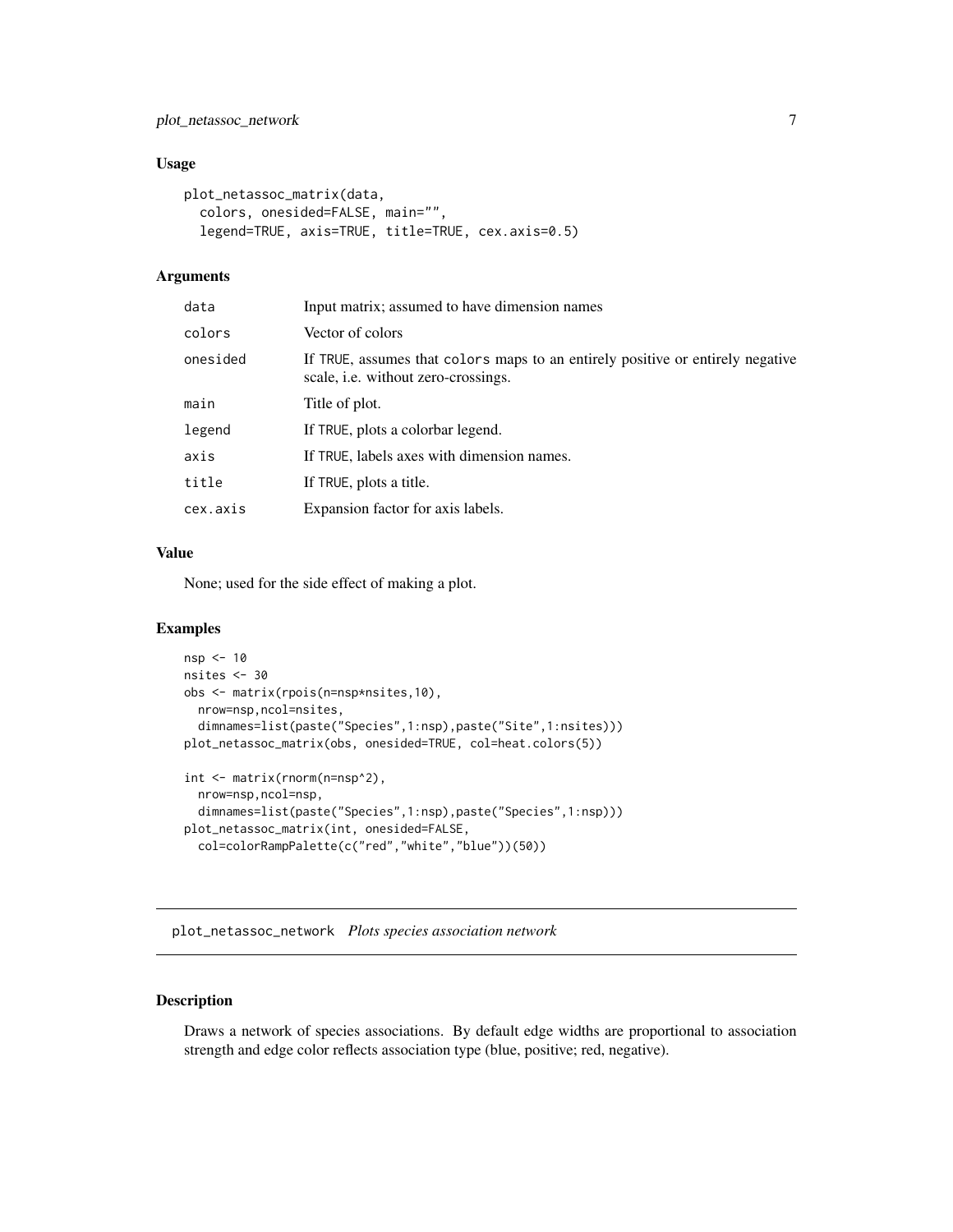#### <span id="page-7-0"></span>Usage

```
plot_netassoc_network(network, layout = layout.fruchterman.reingold(network),
  vertex.label = V(network)$name,
  vertex.color = NA,
  vertex.shape = "none",
  vertex.label.color = "black",
  vertex.label.family = "sans",
  edge.width = NULL,
  edge.color = NULL,
  edge.arrow.size = 0.2,
  vertex.label.cex = 0.5,
  legend = TRUE,...)
```
#### Arguments

| network             | An igraph object corresponding to the association network |  |
|---------------------|-----------------------------------------------------------|--|
| layout              | Graphical layout. See igraph:: layout.                    |  |
| vertex.label        | String labels for species.                                |  |
| edge.width          | Edge widths for links between species.                    |  |
| edge.color          | Edge colors for links between species.                    |  |
| vertex.color        | Vertex colors for species.                                |  |
| vertex.label.color  |                                                           |  |
|                     | Vertex label colors for species.                          |  |
| vertex.shape        | Vertex shape for species.                                 |  |
| edge.arrow.size     |                                                           |  |
|                     | Edge arrow size for links between species.                |  |
| vertex.label.cex    |                                                           |  |
|                     | Vertex label expansion factor for species.                |  |
| vertex.label.family |                                                           |  |
|                     | Vertex shape font family for species.                     |  |
| legend              | If TRUE, plots a scale legend.                            |  |
|                     | Other arguments to be passed to plot. igraph.             |  |
|                     |                                                           |  |

#### Examples

```
# generate random data
set.seed(5)
nsp <- 10
nsi <- 5
m_obs <- floor(matrix(rgamma(nsp*nsi,shape=5),ncol=nsi,nrow=nsp))
m_nul <- floor(matrix(rexp(nsp*nsi,rate=0.05),ncol=nsi,nrow=nsp))
n <- make_netassoc_network(m_obs, m_nul, numnulls=100, plot=TRUE,alpha=0.5)
# plot
```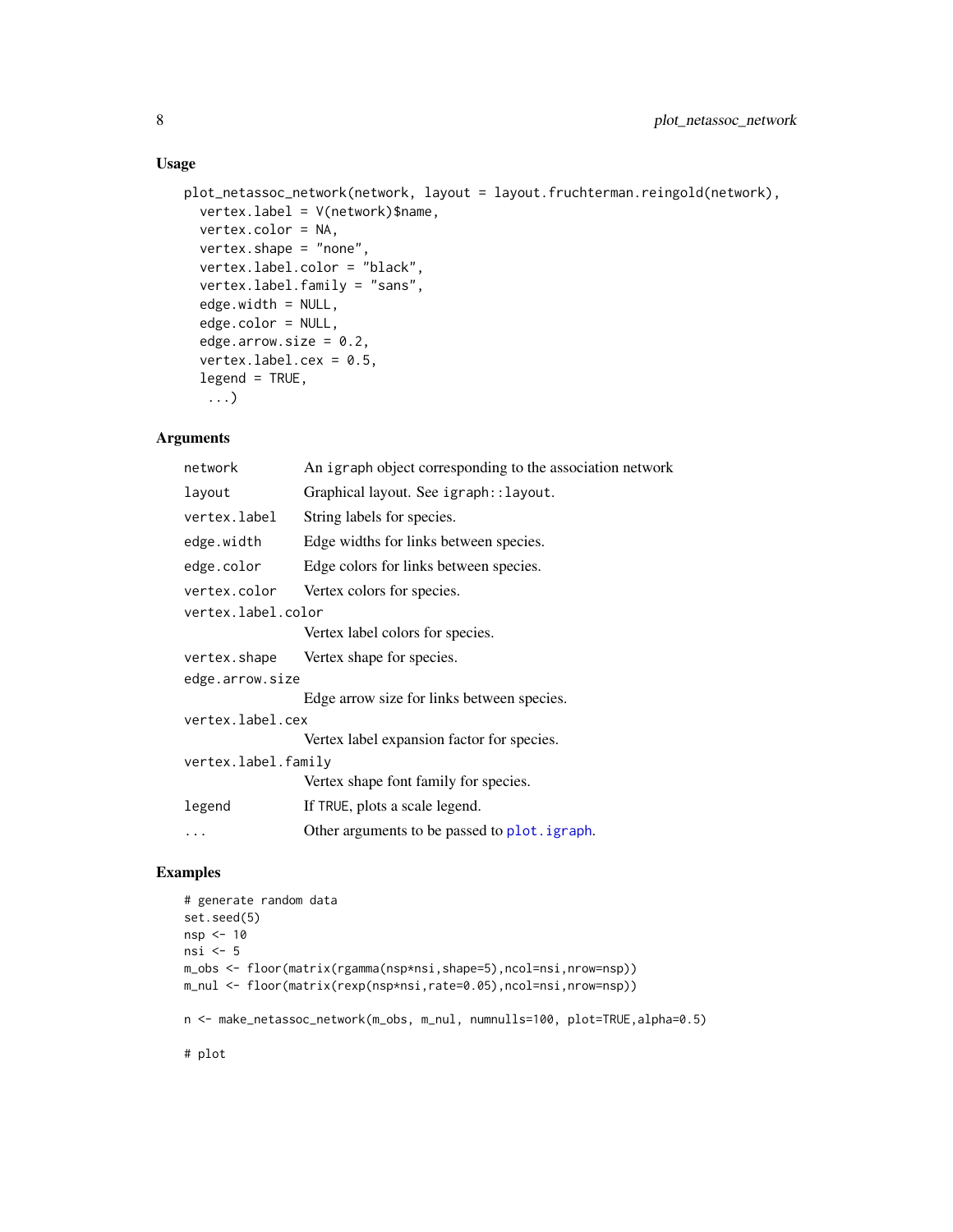#### plot\_netassoc\_network 9

plot\_netassoc\_network(n\$network\_all)

# plot using circular layout plot\_netassoc\_network(n\$network\_all, layout=layout.circle(n\$network\_all))